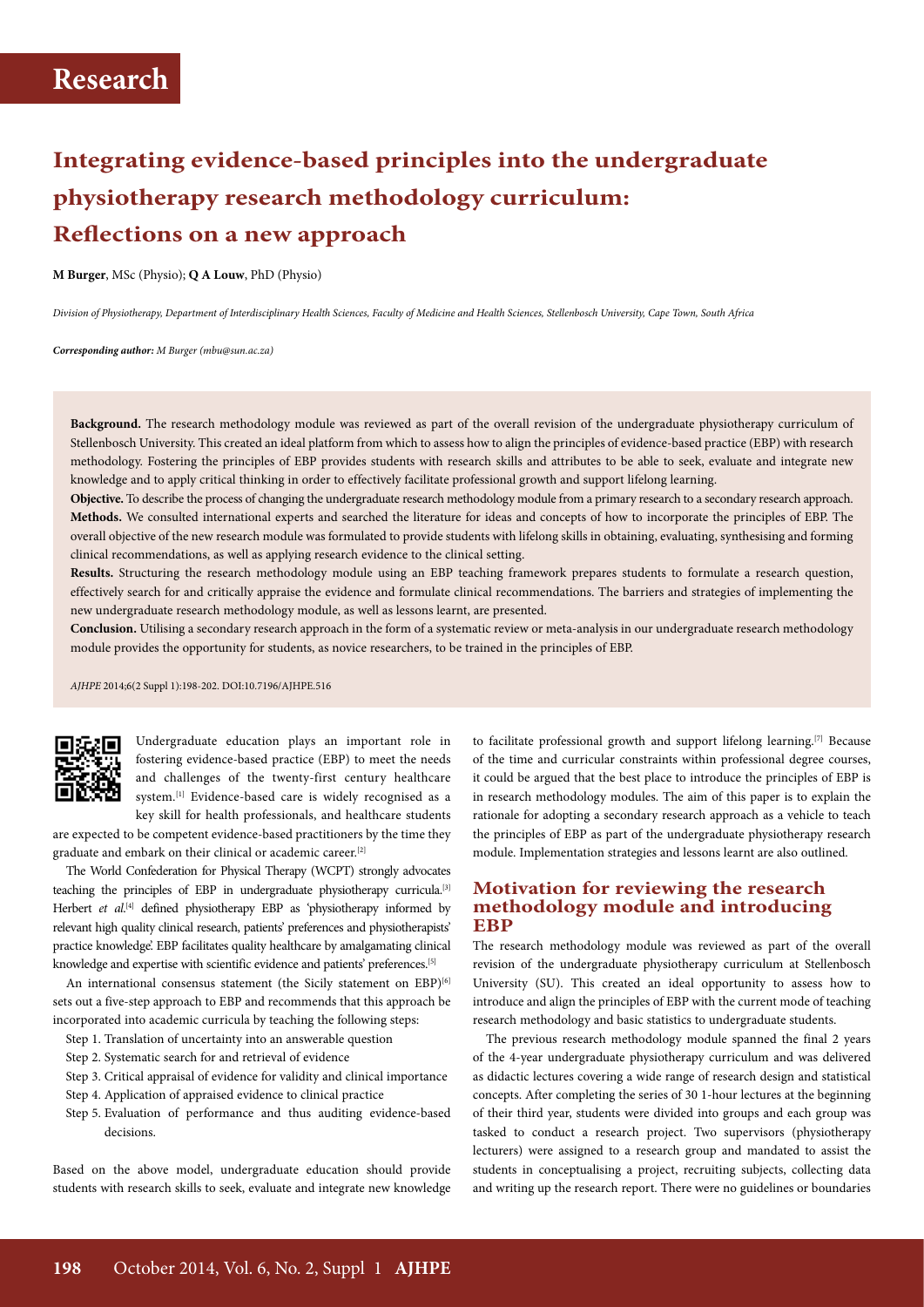# **Research**

regarding the type, nature and scope of the research projects, and typically the projects were limited by time and financial constraints only. Students were expected to write a primary research protocol, research paper/report and present their research findings at a forum attended by fellow students, clinical supervisors and independent evaluators. Although it was not one of the main outcomes of the research methodology module, publication was strongly encouraged. Despite this, these research projects yielded only two research publications in accredited journals over four decades. This mode of teaching research methodology was carried out for 40 years until the undergraduate curriculum was reviewed.

During the curriculum revision process, all permanent academic staff participated in an in-depth analysis of the former research methodology module. The issues raised are listed below.

- The course content focused on epidemiology, research techniques and statistical calculations rather than the application of research to patient care.
- Design of studies was primarily limited to surveys which limited the ability of undergraduate students to recognise the link between research and clinical practice.
- The large number of surveys often duplicated previous research and thereby created research waste.[8]
- The types of questions did not address important clinical issues and students could not translate their study findings into clinical practice.
- Studies were limited to small sample sizes (because of time and financial limitations) and yielded inconclusive results.
- Students had no exposure to systematic searching and no tools to critically appraise literature, implying that they lacked the core EPB skills and attributes for clinical application and lifelong learning.
- Obtaining ethical approval from the Health Research Ethical Committee and relevant institutions imposed further time constraints for completion of the research projects.
- No funding or equipment was available for undergraduate research projects.
- There were concerns that the course objectives were too broad and did not allow consolidation of research methodology skills.

After reviewing the content, mode and outcomes of the research methodology module, it was clear that the module needed substantial revision.

| Table 1. Steps followed for teaching the five key principles of evidence-based practice as part of the research methodology module <sup>[12-15]</sup> |                                                                                                                                                                                                                                                                                                                                                                                                                                                                                                                                         |
|-------------------------------------------------------------------------------------------------------------------------------------------------------|-----------------------------------------------------------------------------------------------------------------------------------------------------------------------------------------------------------------------------------------------------------------------------------------------------------------------------------------------------------------------------------------------------------------------------------------------------------------------------------------------------------------------------------------|
| Step 1 - asking clinically<br>relevant questions by<br>translation of uncertainty<br>into an answerable question                                      | • Students search for interesting systematic review or meta-analysis topics published in the past 3 - 5 years                                                                                                                                                                                                                                                                                                                                                                                                                           |
|                                                                                                                                                       | • Students determine if their chosen topic has not been published in the form of a systematic review/meta-analysis or protocol<br>in the past 12 months                                                                                                                                                                                                                                                                                                                                                                                 |
|                                                                                                                                                       | • If no similar systematic review has recently been published, students proceed to formulate their PICO question and search<br>terms. Searches in relevant databases are conducted to ensure that at least three eligible RCTs were published following<br>the publication of the previous systematic review or meta-analysis. This does not form part of the primary search, but the<br>purpose is merely to determine if eligible RCTs have been published to warrant a new systematic review on their chosen<br>topic                |
|                                                                                                                                                       | • Students then need to conceptualise their topic and ideas and write and submit a secondary research protocol                                                                                                                                                                                                                                                                                                                                                                                                                          |
| Step $2$ – finding the<br>evidence: systematic search<br>for and retrieval of evidence                                                                | • In consultation with a librarian, 3 hours of practical small-group library training are allocated to teach students how to<br>conduct effective searches in at least seven different medical databases and how to define MeSH terms and Boolean operators                                                                                                                                                                                                                                                                             |
|                                                                                                                                                       | • A 2-hour library session is allocated to teach students how to utilise reference database software (RefWorks) <sup>[12]</sup> to capture,<br>manage, and organise bibliographic citations                                                                                                                                                                                                                                                                                                                                             |
|                                                                                                                                                       | • After approval of their research protocol, students conduct and tabulate structured searches with relevant search terms in at<br>least seven of the following databases: PubMed, Cochrane Library, Cinahl - EBSCOhost, Proquest, Science Direct, Scopus,<br>PEDro, SPORTDiscus - EBSCOhost, OT Seeker and Google Scholar                                                                                                                                                                                                              |
| Step 3 - critically appraising<br>the evidence for validity and<br>clinical importance                                                                | • The eleven-item PEDro scale <sup>[13]</sup> is utilised to assess the study's internal validity (criteria 2 - 9), external validity (criteria 1)<br>and the statistical accuracy for interpretation purposes (criteria 10 - 11)                                                                                                                                                                                                                                                                                                       |
|                                                                                                                                                       | • Students receive extensive training in how to use the PEDro scale for critical appraisal and their skills in using the PEDro<br>scale are also tested as part of formative and summative assessment                                                                                                                                                                                                                                                                                                                                   |
| Step $4$ – interpreting the<br>evidence and applying<br>research evidence:<br>application of appraised<br>evidence to clinical practice               | • The adapted 'JBI Data Extraction Form' <sup>[14]</sup> is used to extract the following data from the selected article: reference, type of<br>study, participants, interventions (treatment and control group), outcome measures (including outcome measure tools),<br>results, as well as the clinical status post-intervention and clinical implications thereof                                                                                                                                                                    |
|                                                                                                                                                       | • On completion of the data extraction, homogeneous data are combined using the RevMan Review Manager software 5.2[15]<br>which pools data statistically in forest plots to determine the superiority of one intervention in comparison with the other.<br>Heterogeneous data are summarised in a narrative form                                                                                                                                                                                                                        |
|                                                                                                                                                       | • Staff members guide and assist the students to extract relevant data and to interpret the data                                                                                                                                                                                                                                                                                                                                                                                                                                        |
|                                                                                                                                                       | • Students are expected to interpret the relevance of the project findings to the local context and present contextualised<br>recommendations for physiotherapists. Formal evaluation of their project findings and recommendations for clinical<br>practice is done in presentation format at the Physiotherapy Division's Research Day. They are also strongly encouraged to<br>present at the Faculty of Medicine and Health Sciences Student Academic Year Day, as well as at the combined university<br>Physiotherapy Research Day |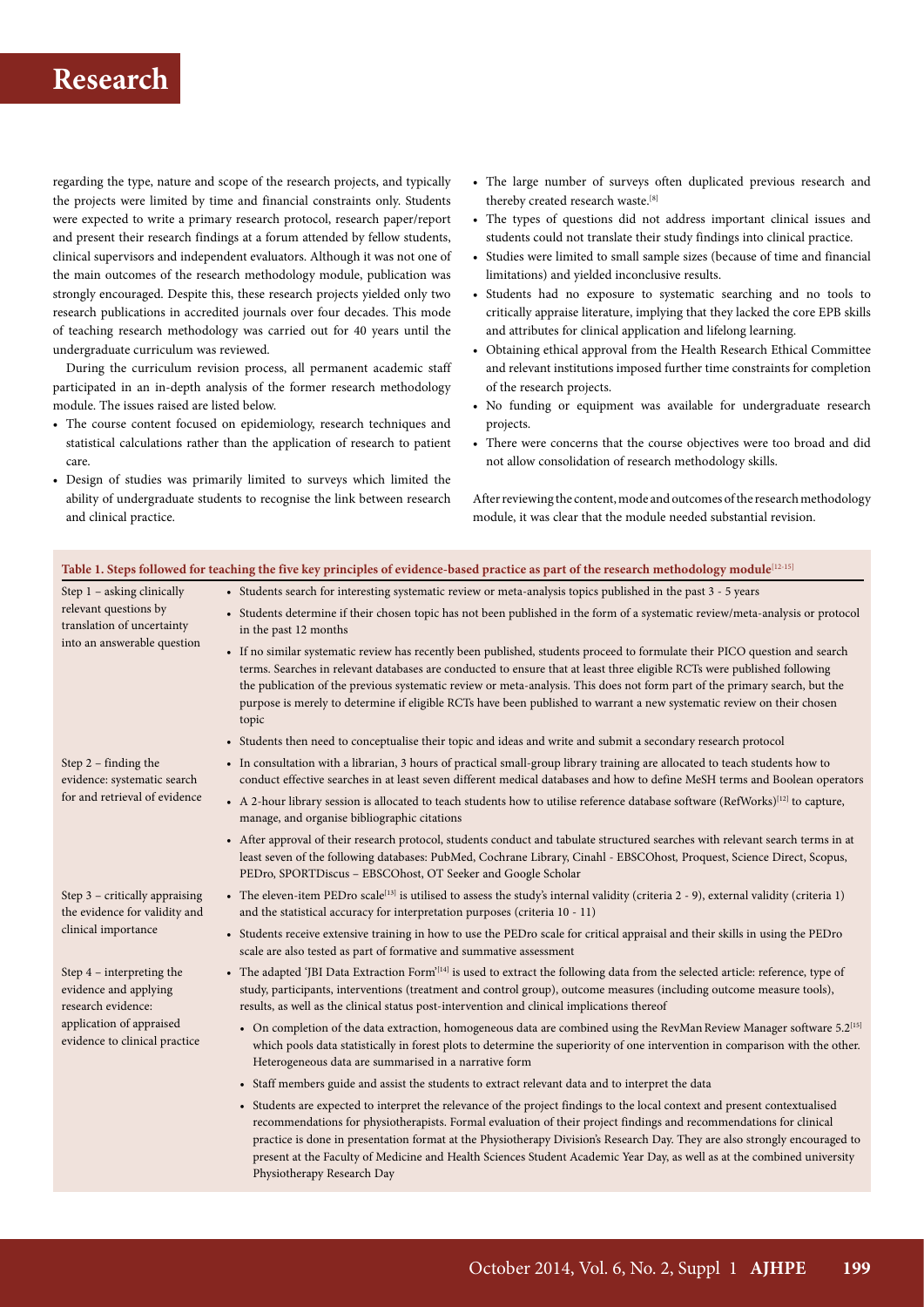## **Developing an alternative teaching strategy for research methodology**

One of the main drivers for the new research methodology module was to develop an understanding of the role of scientific research in informing clinical practice. While the previous mode of teaching research methodology was inclined towards equipping students with skills to conduct research, we decided to deviate from this approach and place the emphasis on the acquisition of skills to become efficient users of published research, rather than personally conducting primary research, i.e. being 'doers of research'.<sup>[9]</sup> The primary aim of the newly revised undergraduate curriculum was therefore to train effective clinicians who are able to ask clinically relevant questions, find and critically appraise the evidence, and interpret and apply the evidence to their daily practice.

## **Methods**

### **Journey to design a new research methodology module**

We explored avenues to teach the principles of EBP and developed aims for the new research methodology module. During this process, we consulted international experts and searched the literature for ideas and concepts of how we could design a module which would facilitate the drive to understand scientific evidence and its role in clinical practice. We gained valuable advice from colleagues at the University of South Australia's International Centre for Allied Health Evidence (ICAHE), Melbourne University's Department of Physiotherapy and the South African Cochrane Centre. Based on discussions and feedback, we proposed secondary research, in the form of evidence syntheses, instead of primary research as our platform to teach the principles of EBP. In an attempt to reduce the variability of the scope and design of the projects, we envisaged only effectiveness reviews based on randomised controlled trials (RCTs) aimed to establish the effectiveness of a physiotherapeutic intervention. Evidence synthesis/meta-analysis of RCTs is viewed as level 1 evidence for effectiveness of interventions on many evidence hierarchies because it presents the least biased approach for the effectiveness of an intervention.<sup>[10]</sup> Therefore, it seemed to be an appropriate approach to assist students in understanding how scientific evidence, generated from research, can be used to inform clinical practice.

### **Description of the aim and outcomes of the newly designed research methodology module**

The overall aim of the module was to provide students with skills in obtaining, evaluating, synthesising and formulating clinical recommendations, as well as applying research evidence to the clinical setting. This module also assists the students to obtain knowledge and develop skills to find and assess evidence to answer a clinically relevant question. Moreover, students are required to work both individually and in teams, and this provides students with the opportunity to develop team skills that are a necessary part of effective clinical practice. The key learning outcomes of newly revised research methodology module outcomes of the third and fourth years are to:

- design an effectiveness research question, using the PICO method (patient or problem, intervention, comparison and outcome);<sup>[4]</sup>
- effectively search for and select the best evidence using all available medical databases via the webpage of SU's medical library;
- critically appraise the evidence for validity and clinical importance using a reliable appraisal tool, as well as evaluate and grade the articles' hierarchical level of evidence;
- extract and analyse data from primary research articles and apply basic statistical concepts (meta-analysis);
- apply evidence to clinical practice and formulate clinical recommendations;
- formulate implications and recommendations for future research.

These outcomes concurred with the graduate attributes that are promoted by the Faculty of Medicine and Health Sciences, SU, and are also in keeping with the work of Laidlaw et al.,<sup>[11]</sup> who used different methodologies to define and rank the most important graduate attributes and skills for undergraduate medical programmes from both a research and a professional perspective. The seven most important graduate attributes and skills were listed as follows:

- inquiring mind/curiosity
- core knowledge
- critical appraisal
- understanding of the evidence base for professional practice
- understanding of ethics and governance
- ability to work in a team
- ability to communicate.

Laidlaw *et al.*<sup>[11]</sup> suggested that these core attributes should be mapped to current learning activities to ensure that there are opportunities within the curriculum for students to develop and practise these skills. Teaching strategies were set in place, aimed to incorporate at least four of the five-step principles of EBP into the undergraduate research methodology module (Table 1) to address some of the graduate attributes and skills as defined by Laidlaw *et al.*<sup>[11]</sup> A total of 120 hours were allocated in the third year and 110 hours in the fourth year of the physiotherapy curriculum to achieve these outcomes. The course materials included handouts and the textbook by Herbert *et al*. [4] on *Practical Evidence-Based Physiotherapy*. Step 1 of the five-step module was accomplished during the second term of the third year when the students were divided into groups of four to six members and had to formulate relevant research questions and complete a systematic literature review protocol. Steps 2 to 4 of the five-step module were completed in the first semester of the fourth year, when the students conducted a systematic literature review and wrote a systematic review article. As part of step 4, the students had to deliver a scientific oral report of their research findings at the Division of Physiotherapy's Annual Student Research Day.

## **Action plans to implement EBP within the new research methodology module – barriers and solutions**

The main barrier was that less than a third of the permanent academic staff who were eligible to supervise undergraduate research groups had been trained in conducting systematic reviews. This barrier was addressed by training staff in conducting systematic reviews using a 'train the trainer' approach. Staff are required to 'train/supervise' students and therefore these skills are needed. The main training event was conducted by an expert from the University of South Australia's ICAHE. The focus of these training sessions was to equip staff members with the Sicily statement's five-step approach to EBP including question formulation, skills on how to conduct the most effective database searches, critical appraisal of RCTs as well as other types of research designs, and applying the evidence to clinical problems.

After the initial training, staff members were trained and supported via a peer-mentoring approach by a fellow staff member who already had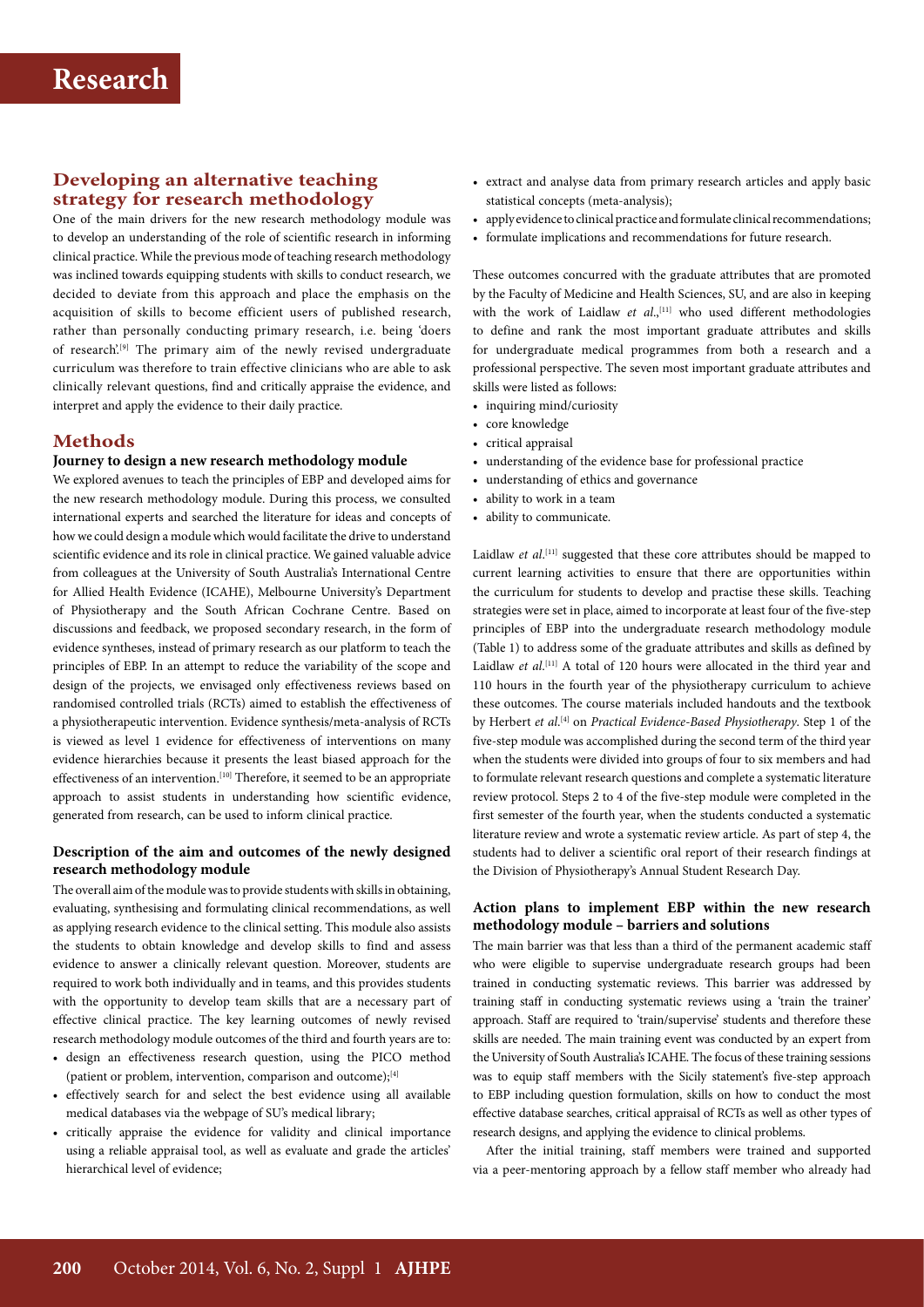## **Research**

a track record of published systematic reviews. Subsequently, this staff member (the mentor) attended a 5-day international course on training health professionals to conduct secondary research and on return trained colleagues in these skills. Newly appointed staff members supervised research groups with a trained colleague. In this way skills were imparted to new staff members in an experiential manner.

Another barrier was ensuring that the staff and students were ready to change to the new research approach. At the time when we changed the research methodology module, there was much scepticism as it did not involve any primary data collection and required new methodological and statistical knowledge. This was addressed by the training outlined above, as well as bi-annual sessions with staff to update their knowledge and skills, and thereby improve their confidence and willingness to supervise research groups.

A final barrier was to find suitable research topics to formulate an effectiveness question. Students often wanted to conduct a research project on a topic that interested them, only to discover after an extensive database search that a systematic review or meta-analysis had recently been published on the topic, or that they could not find any suitable RCTs to evaluate and include in their systematic reviews. We addressed this problem by guiding the students to search for interesting systematic review or meta-analysis topics that had been published in the past 3 - 5 years. Students needed to search for RCTs on the same topic published after the systematic review of their choice. Students could then utilise the recently published RCTs for secondary research in the form of evidence synthesis and compare their findings with the previous systematic review(s) on their topic. Students were thus encouraged, where possible, to conduct updates of existing systematic reviews or meta-analyses.

## **Results and discussion**

### **Lessons learnt and the way forward**

We managed to define the core research skills appropriate for undergraduate physiotherapy students, and by integrating EBP principles in the research methodology module we hope to foster important graduate attributes to equip new graduates for their professional career.[11] Structuring the research methodology module using an evidence-based teaching framework may successfully prepare our undergraduate students for a postgraduate academic career. We hope that teaching the principles of EBP will have a positive impact on improving clinical practice and their transition to a research career, and the throughput of current and future postgraduate students.

From the time we implemented the revised research methodology module we noted a lack of high-quality evidence for many of the physiotherapy interventions which were reviewed by students.<sup>[16]</sup> Consequently RCTs of poor methodological quality often had to be included in the systematic reviews. Conclusive recommendations to support or refute current practices, as well as the translation of the new-found evidence into their clinical practice, were often impossible. This lack of evidence enhanced the students' awareness of the need for high-quality research to advance EBP in the physiotherapy profession. It also nurtured and stimulated critical thinking and improved their appraisal skills of the current evidence. Similar traits were also reported by Seymour *et al.*,<sup>[17]</sup> who noted that undergraduate research resulted in a professional and personal growth experience with many transferable benefits such as critical and reflective thinking, problem

solving, and an increased confidence in students' ability to effectively communicate, explain and defend their work to others.

Since implementing the new research curriculum in 2007, we have published three undergraduate research papers[18-20] and another two are under review in accredited international journals. Annually, the best abstracts are also published in the *South African Physiotherapy Forum*. We have a much higher publication success rate with systematic reviews and meta-analyses (secondary research) in the revised undergraduate research methodology module as compared with the previous module.

Supervisors of undergraduate research groups spend on average 100 hours per group assisting them in the research process and writing the scientific protocol and paper. We found that the students and supervisors who published their papers felt a great sense of achievement and that the hours spent synthesising evidence were not wasted. The way forward will be to support and encourage all supervisors of undergraduate research groups to ensure that evidence syntheses are published.

### **Limitations of incorporation of EBP principles as part of the research methodology module**

The key limitation of incorporating EBP principles is that it was not possible to fully incorporate and formally assess all five steps of the Sicily five-step approach to EBP,<sup>[6]</sup> namely the interpretation and application of research evidence into daily clinical practice (step 4) and the evaluation of performance and thus auditing evidence-based decisions (step 5). The best vehicle to fully incorporate steps 4 and 5 of the Sicily five-step module should be introduced during the undergraduate clinical training, and this still needs to be investigated.

### **Conclusion**

Utilising a secondary research approach, in the form of conducting a systematic review or meta-analysis to teach our new undergraduate research methodology module, provides the opportunity for physiotherapy students, as novice researchers, to acquire basic research skills and become clinicians who provide evidence-based clinical services. We were able to define and align core research skills with the graduate attributes as promoted by the Faculty of Medicine and Health Sciences. Evidence synthesis in the form of systematic reviews and meta-analyses is a time-efficient and sustainable method, which has led to an increase in undergraduate physiotherapy publication outputs. Integrating the principles of EBP into the undergraduate physiotherapy research methodology module may contribute to preparing our students to become healthcare professionals with an interest in EBP and/or researchers who advance the field of physiotherapy.

**Author contributions.** Both authors contributed to: (*i*) conception, design, analysis and interpretation of data; (*ii*) drafting or critical revision for important intellectual content; and (*iii*) approval of the version to be published.

#### **References**

- 1. Rudman A, Gustavsson P, Ehrenberg A, Boström AM, Wallin L. Registered nurses' evidence-based practice: A longitudinal study of the first five years after graduation. Int J Nurs Stud 2012;49(12):1494-1504. [http://dx.doi. org/10.1016/j.ijnurstu.2012.07.007]
- 2. Olsen NR, Bradley P, Lomborg K, Nortvedt MW. Evidence based practice in clinical physiotherapy education: a qualitative interpretive description. BMC Med Educ 2013;13:52. [http://dx.doi.org/10.1186/1472-6920-13-52] 3. World Confederation for Physical Therapy. Policy statement: Evidence based practice. London: WCPT, 2011.
- 
- www.wcpt.org/policy/ps-EBP (accessed12 December 2013).<br>4. Herbert RD, Jamtvedt G, Mead J, Hagen KB. Practical Evidence-Based Physiotherapy. Edinburgh: Butterworth<br>Heinemann Elsevier, 2005.